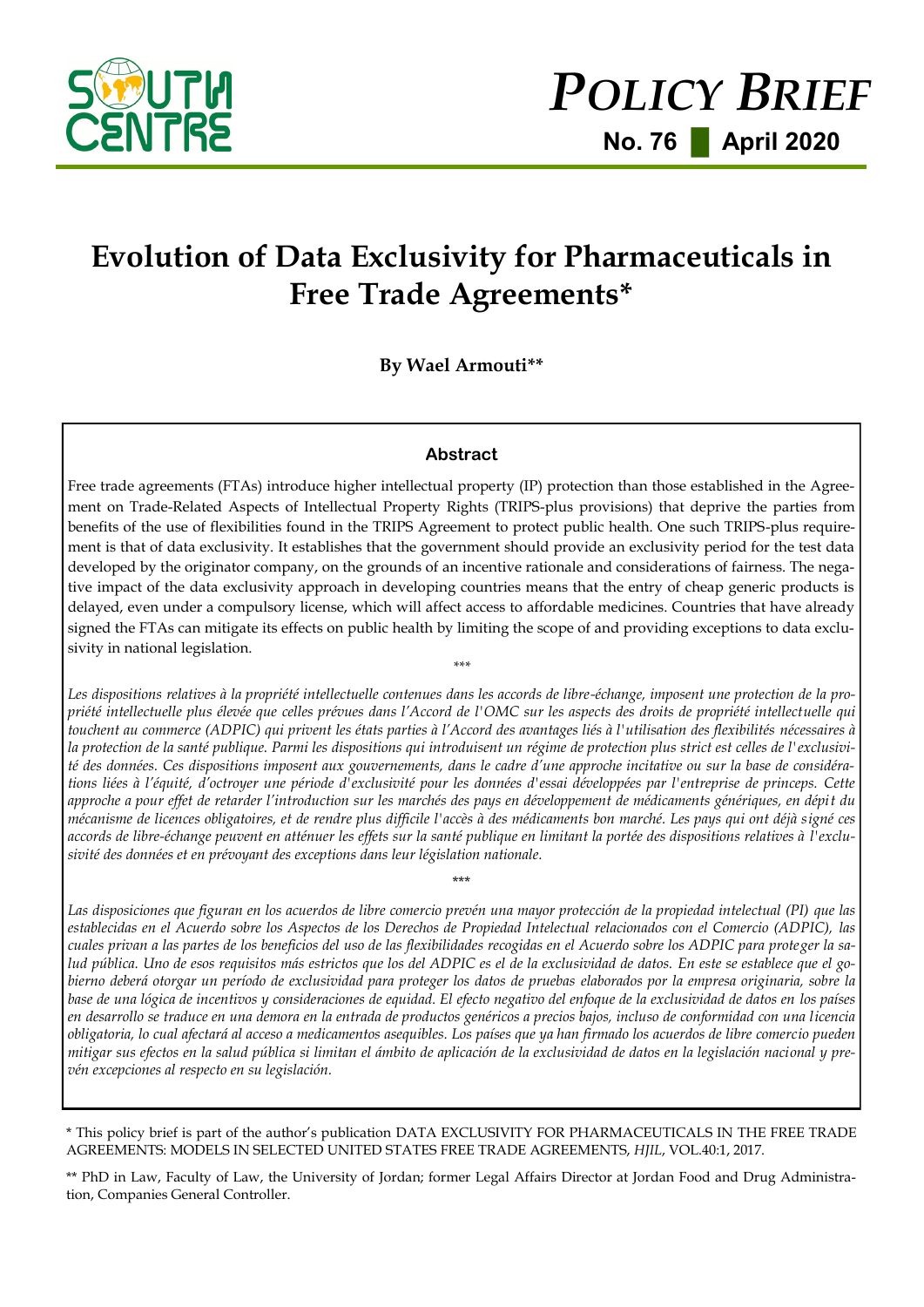## **I. Introduction**

The United States did not succeed in its effort to see data exclusivity included as an obligation in the final text of the Agreement on Trade-Related Aspects of Intellectual Property Rights ("TRIPS"). Yet it remained undeterred by this setback, and pursued its data exclusivity agenda in subsequent bilateral agreements—free trade agreements or TRIPS-plus agreements—signed with other countries.<sup>1</sup> To this end, the United States included the principal tenets of data exclusivity in almost all of these bilateral free trade agreements.<sup>2</sup> Moreover, the United States insisted on setting the maximum constraints possible to the exercise of policy space of country parties in these agreements. This result was accomplished by incorporating various mechanisms not present in the TRIPS Agreement.

The first way in which the United States imposed these additional constraints was by expanding the TRIPS obligation on test data protection to require data exclusivity protection that includes, in addition to new chemical entities ("NCEs"), new uses of old chemical entities and new dosage forms.3 In addition to increasing the subject matter falling under the data exclusivity umbrella, these agreements also include a linkage requirement.<sup>4</sup> Under the concept of linkage, a decision by regulatory authorities to grant marketing approval for drugs that enjoy patent protection is ultimately dependent on the will of the patent holder.<sup>5</sup> Ensuring there were no loopholes to exploit, these agreements added an additional point which prevented an applicant from receiving registration recognition from other drug regulatory authorities. In case there was recognition from another drug regulatory authority ("DRA"), the agreement provided that this country should employ the same data exclusivity term as would have been implemented domestically.<sup>6</sup> These agreements lack time periods within which the product must be submitted to the DRA.<sup>7</sup> The linkage requirement is problematic because it requires the DRA to determine the validity of patents, which may be beyond its capabilities.

A further constraining mechanism added in almost all the signed free trade agreements ("FTAs") was the extension of the patent term for pharmaceutical companies—a measure intended to compensate these companies for the portion of the product's patent term that elapsed while awaiting a regulatory decision regarding marketing approval.<sup>8</sup> This extension in the FTAs goes beyond the requirements of the TRIPS Agreement, which does not include any such compensation period, only specifying that the protection period of a patent is twenty years.<sup>9</sup>

Given the above-mentioned strictures, those countries that signed FTAs with the United States are essentially deprived of the benefits of the flexibilities found in the TRIPS Agreement.<sup>10</sup> Consequently, the impact will be critical on public health and access to affordable medicines by increasing the monopoly period of the

originator drug companies and delaying the entry of the cheap generic products.<sup>11</sup> Such impact will mainly affect developing countries that have signed an FTA with the United States, namely Bahrain, Chile, Colombia, Jordan, South Korea, Oman, Morocco, Panama, Peru, Singapore, and the Central American parties to CAFTA (Costa Rica, Dominican Republic, El Salvador, Guatemala, Honduras and Nicaragua.<sup>12</sup>

This paper discusses different perspectives and various points of view to analyze the data exclusivity requirements in the signed FTAs with Jordan and Korea. This paper will tackle how earlier FTAs have fewer constraints than do later ones. From the Jordanian to the Korean FTA, the United States added many additional constraints with respect to data exclusivity and intellectual property rights related to the pharmaceutical and drug industry.<sup>13</sup>

Jordan: Signed in October of 2000 and enforced in December of 2001, the United States–Jordan agreement was the first FTA with an Arab country.<sup>14</sup>

Republic of Korea: This FTA entered into force in March of 2012.<sup>15</sup> Korea is considered to be a major trading nation.<sup>16</sup>

## **II. Extended Data Protection and Data Exclusivity**

Article 39.3 of TRIPS states that the protection at issue applies to NCEs;<sup>17</sup> the United States, however, used its post-TRIPS Agreement FTAs as an opportunity to expand the scope of the protection term.<sup>18</sup> New applications for new indications, new formulations, and new combinations are ordinarily entitled to three years of exclusivity if at least one new clinical investigation is essential for regulatory approval.<sup>19</sup> The United States also extended the protection term to include new products instead of only NCEs; as a result, the protection in its FTAs will be extended to include both chemical entities and biological ones.<sup>20</sup> Additionally, the FTAs defined "new" as being new in the drug regulatory authority of the country, excluding the patent novelty definition.<sup>21</sup> In some FTAs, as with Morocco's and the Republic of Korea's, the condition of "undisclosed test data" is no longer prerequisite for a company to receive the protective benefits of data exclusivity, in effect disallowing generic producers from utilizing said data without any inquiry into whether the originator company had intended to keep its assumedly valuable information confidential.<sup>22</sup>

Another new constraint related to drug regulatory approval that was added in almost all the signed FTAs is patent term extension.<sup>23</sup> In this new restriction, the patent term will be extended to compensate the patent holder for unreasonable curtailment of the patent term due to regulatory delay during the marketing approval of the product.<sup>24</sup> In most FTAs, this was related to the product patent, but in the Korean FTA, this was extended to method of use and method of making patents.<sup>25</sup> This is an example of the United States' FTA becoming stricter over time.

The difference between patent term extension and data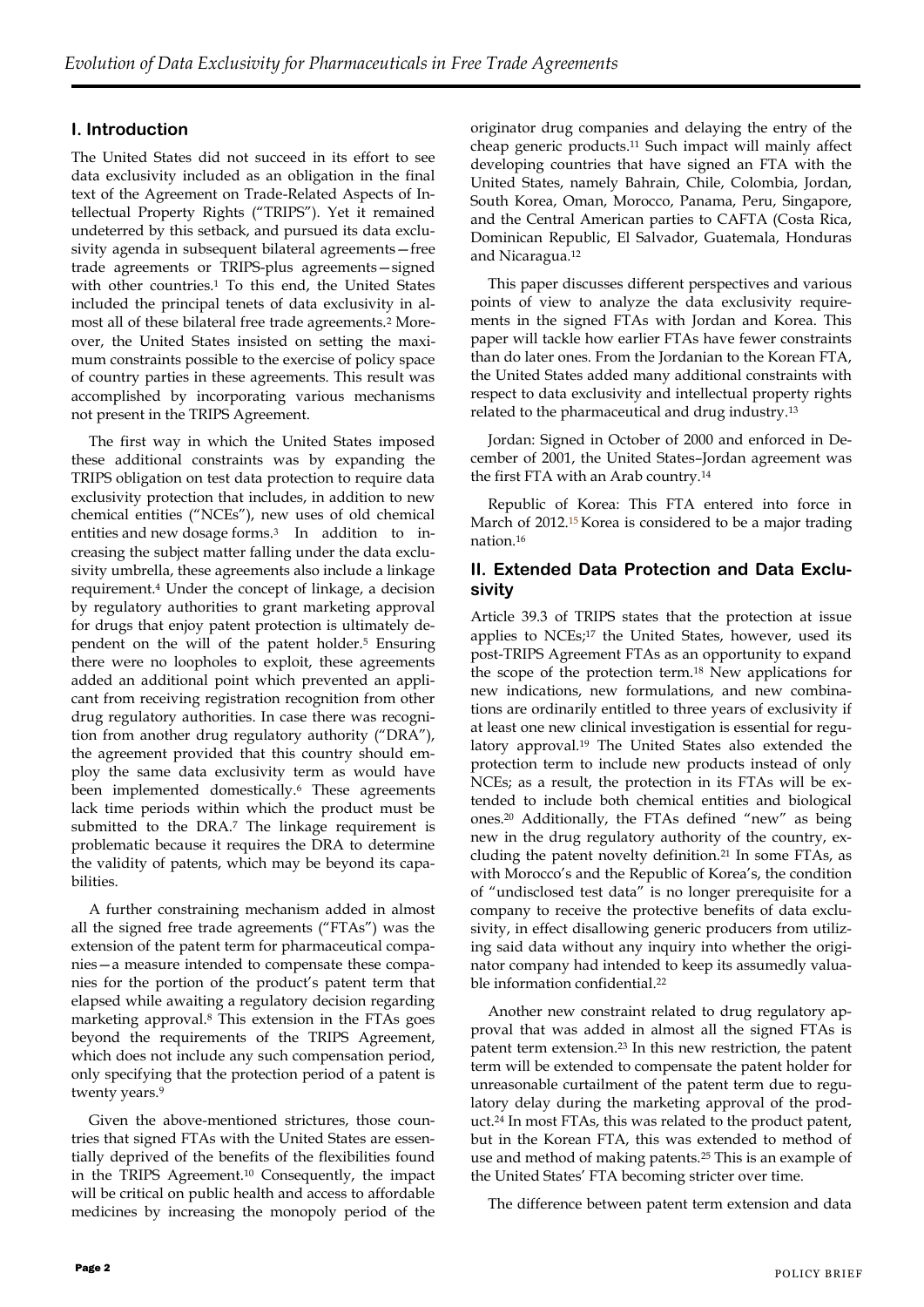exclusivity is that the former will be granted after the expiration of the patent and will compensate for the duration needed to obtain the regulatory approval for the originator product.<sup>26</sup> While the latter will be effective immediately after the originator product's marketing approval, the generic company will be prevented from relying on the originator's submitted data, but can generate its own data and submit it during the data exclusivity period.<sup>27</sup>

## **III. Linkage Between Patent Status and Regulatory Approval**

The Patent Linkage term was introduced by the United States in the FTAs, in which the generic approval is linked to the expiration of the originator's patent.<sup>28</sup> Consequently, a generic product will not be approved until the expiration or invalidation of the related patent.<sup>29</sup> To ensure the patent linkage requirements were met, the United States devised a system wherein the originator submits a list of patents that cover its product to the United States FDA. This information about the available patents for each product is published on the FDA's website or Orange Book.<sup>30</sup> Generic drug applicants can then review the published data and decide either to wait until the expiration of the patent or to apply for Paragraph IV Certification. In this latter situation, those filing an Abbreviated New Drug Application ("ANDA") must notify the originator drug company of its filing, and explain that the applicant is not infringing the originator's patent or, in the alternative, assert that the patent at issue is invalid.<sup>31</sup> In response, the originator drug company has the right to file an infringement lawsuit.<sup>32</sup> Accordingly, the generic drug registration will be suspended for thirty months, after which time the FDA will issue a tentative approval.<sup>33</sup> In practice, most generic drug applicants wait until the litigation is resolved before marketing their products in order to avoid damages liability.<sup>34</sup>

Proponents of patent linkage requirements say that they provide a transparent system for both originator and generic companies.<sup>35</sup> In this view, generic companies are allowed the opportunity to review the published patent information and determine if it overlaps the scope of their product or not.<sup>36</sup> As a result, a better investment decision can be made by not investing in products covered by a patent.<sup>37</sup> Furthermore, it is believed that the patent linkage system will reduce patent infringement litigation, since generic companies will be able to assess in advance if they are infringing upon the originator's product, which serves the dual purpose of safeguarding the patent holder by preventing patent violation.<sup>38</sup>

However, the patent linkage system has its detractors as well. One objection to these requirements finds it problematic that this new intellectual property regime assigns DRA the role of the patent enforcing authority,<sup>39</sup> given that such a role is beyond the capabilities of the DRA in most of the countries.40

Another criticism is that this new system will result in the delay of generic drug approval and, consequently, limit the availability of medicines at affordable prices; this is so because, in most cases, the patent will be weak or will not cover the generic product.<sup>41</sup> Moreover, many generic companies will not take the risk of submitting their products for approval because of the possibility of litigation, which will be a very costly and lengthy process.<sup>42</sup>

A linkage regime of some type can be found in almost all the signed FTAs, with differences in the scope it covers and the mechanism of application.<sup>43</sup> The Jordanian FTA, for example, includes a simple notification system, while the Korean FTA includes a more advanced linkage system.<sup>44</sup> Under the more advanced linkage system in the Korean FTA, the Korean DRA should not grant marketing approval for a generic product if there is a related patent for the product, for the method of use or for the method of doing patents.<sup>45</sup> In addition, the Korean DRA should notify the patent holder company of such an application.<sup>46</sup>

## **IV. Comparison Between FTAs in Terms of Data Exclusivity and Other Related Measures of Drug Regulatory Approval**

### *A. United States–Jordan Free Trade Agreement<sup>47</sup>*

Signed in October of 2000, the United States–Jordan FTA was the first one of its kind concluded between the United States and an Arab country.<sup>48</sup> The impact of this agreement was significant for Jordanian public health.<sup>49</sup> In particular, the additional constraints relating to intellectual property rights found in this agreement directly affected the Jordanian generic drug industry and ultimately resulted in the delay of cheap product entering the market.<sup>50</sup> However, being one of the first countries to sign the FTAs gave Jordan an advantage in terms of the constraints added, since later-signed FTAs included even more strictures on intellectual property rights.<sup>51</sup>

The following measures related to drug regulatory approval were added:

#### 1. Data Exclusivity:

As part of its accession to the World Trade Organization ("WTO"), Jordan implemented a data exclusivity regime, which provided for a five-year exclusivity period for NCEs for pharmaceutical products.<sup>52</sup> This was included in Article 8 of Unfair Competition and Trade Secrets Law 2000.<sup>53</sup> One year later, the FTA Jordan signed with the United States emphasized additional features of the data exclusivity regime by adding the following new constraints, those that were not imposed by Article 39.3 of the TRIPS Agreement.<sup>54</sup>

New added constraints as compared to Article 39.3 of the TRIPS Agreement are:

New use for old chemical entity data exclusivity for three years. As stated in footnote 10 of Article 4.22, "it is understood that protection for 'new chemical entities; shall also include protection for new uses for old chemical entities for a period of three years."<sup>55</sup> A new use was not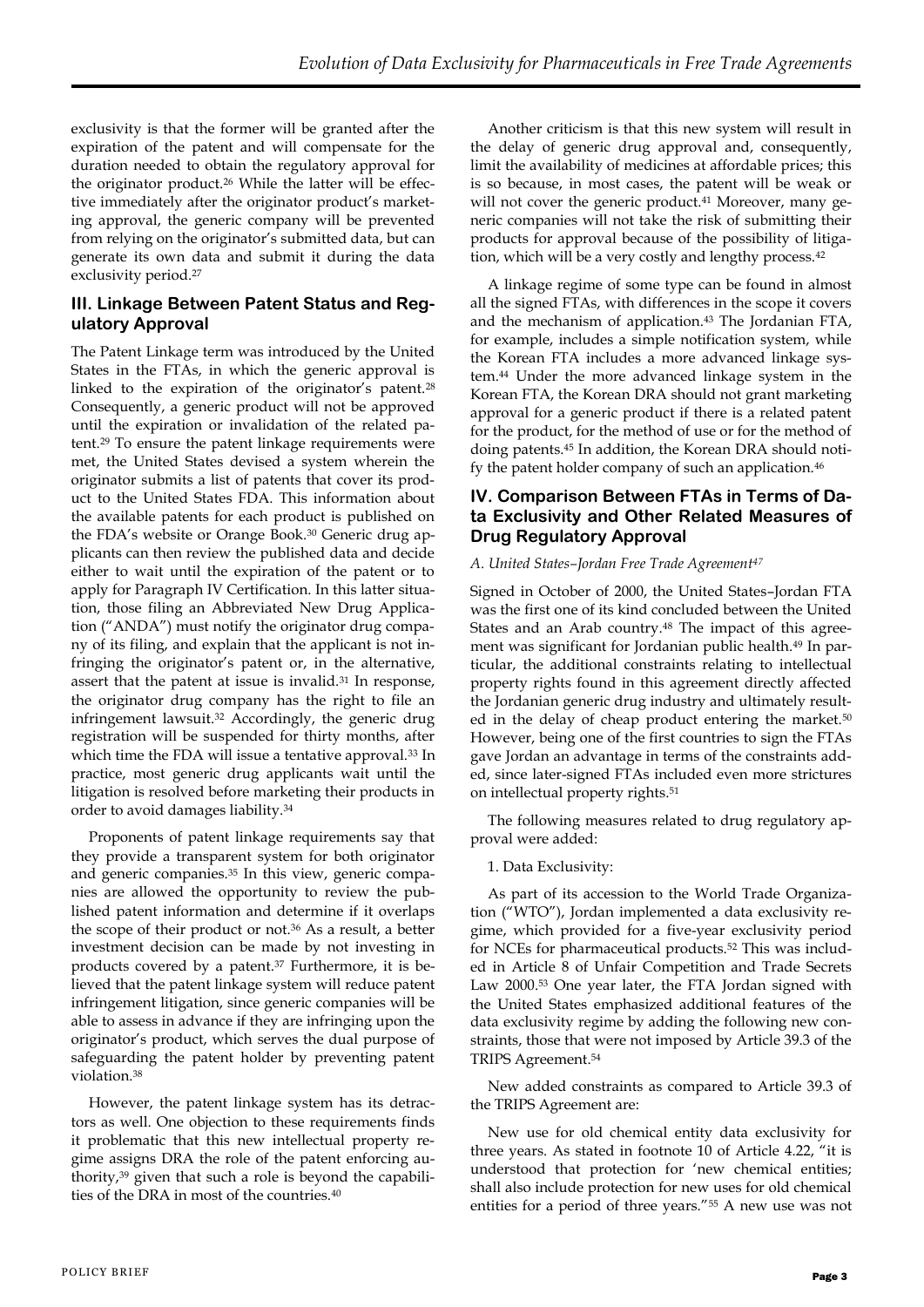defined in this agreement. The Jordan Food and Drug Administration ("JFDA") has defined "new use" as "new indication."<sup>56</sup>

In the case of reliance on other countries' marketing approval, Jordan will protect this molecule for the same protection period as would be required in that country granting the approval.<sup>57</sup> As included in footnote 11 of Article 4.22, "[i]t is understood that, in situations where there is reliance on evidence of approval in another country, Jordan shall at a minimum protect such information against unfair commercial use for the same period of time the other country is protecting such information against unfairness."<sup>58</sup>

### 2. Linkage:

Instead of the more draconian patent linkage requirement wherein marketing approval for a generic drug is made contingent upon the decision of the patent holder, the United States–Jordan FTA instead utilized a notification system.<sup>59</sup> Under this system, the JFDA should notify the originator drug company in the case of a generic company submitting its registration file; as stated in Article 4.23(b), "the patent owner shall be notified of the identity of any third party requesting marketing approval effective during the term of the patent."<sup>60</sup> The JFDA has implemented this point by publishing all the drug files submitted for registration on its website.<sup>61</sup>

3. Patent Term Extension:

A compensation period for the pharmaceutical product's regulatory approval period was added in Article 4.23(b): "each Party shall make available an extension of the patent term to compensate the patent owner for unreasonable curtailment of the patent term as a result of the marketing approval process."<sup>62</sup>

The United States–Jordan agreement did not include the following points, which were included in later FTAs:

- A definition of NCE or new product.<sup>63</sup>

- Linkage system; in contrast, the Jordanian FTA included a notification system. <sup>64</sup> In the case of reliance on other countries' approval, Jordan has to implement, at a minimum, the protection period provided by that country from the date of approval, whichever is later.<sup>65</sup>

- Protection period of the NCE; this was specified in Article 8 of Unfair Competition and Trade Secrets Law 2000.<sup>66</sup> Scope of protection expanded only by adding new uses to be granted data exclusivity; later FTAs state new clinical information, which may include new dosage forms or new combinations.<sup>67</sup>

Another point included in this agreement that was related to pharmaceutical products was restrictions on compulsory licenses, which the agreement accomplished by specifying the grounds upon which a compulsory license could be issued.68

### *B. United States–Korea Free Trade Agreement<sup>69</sup>*

This FTA is the first FTA between the United States and a major trading nation in Asia. It was signed in June of 2007 and ratified in March of 2012.<sup>70</sup> This FTA faced some objections from representatives of non-governmental organizations ("NGOs"), academics and former high-level government officials on the basis of the FTA's terms, which are more constraining than the TRIPS Agreement, and the potential impact of these terms on the Republic of Korea's economy and society.<sup>71</sup> Despite these objections, the United States was able to include many restrictions in this FTA, especially concerning intellectual property rights (IPR) related to pharmaceuticals.<sup>72</sup>

Regarding the pharmaceutical intellectual property rights, the terms were extended beyond those found in earlier FTAs.<sup>73</sup> An example here is the linkage system, which requires the marketing of a generic product covered by a patent for the product and its method of use to be prevented.<sup>74</sup> Likewise, the patent term extension is for patents not only covering the products per se, but also for patents covering its method of making and method of use.<sup>75</sup>

The following measures which are related to drug regulatory approval were added:

1. Data Exclusivity

Data exclusivity for five years was granted for an NCE before this agreement.<sup>76</sup> This point was stated in Article  $18.9.1(a)$  of the agreement.<sup>77</sup> It is noted that "undisclosed" was removed.<sup>78</sup> Moreover, the agreement contained additional constraints as compared to Article 39.3 of the TRIPS Agreement, which include the following: first, the required "undisclosed" condition of data was removed, so disclosure in case it was necessary to protect the public was removed;<sup>79</sup> second, the protection against "unfair commercial use" was removed and replaced by granting a period of exclusivity for five years.<sup>80</sup> Most importantly, Article 18.9.1(c) introduced a definition of new products.<sup>81</sup> This excludes the definition of new as patent novelty and if the product was known in other regulatory authority in the same territory, it will still be considered as new for pharmaceutical. In case of reliance on other countries' marketing approval, the authority should provide an exclusivity period of five years' protection from the date of marketing in Korea pursuant to Article 18.9.1(b).<sup>82</sup>

- With respect to new clinical information, new clinical information is granted data exclusivity for three years in Article  $18.9.2(a)$  and  $(b)$ .<sup>83</sup> This may include not only new use, but also a new combination and a new dosage form.

2. Linkage

The linkage system is tackled in Article 18.9.5.<sup>84</sup> The Article 18.9.5 approval process depends for the larger part on product and method of use patents notifying the patent holder of the submission of a generic product.<sup>85</sup>

3. Patent Term Extension

In Article 18.8.6,<sup>86</sup> the patent term is extended to com-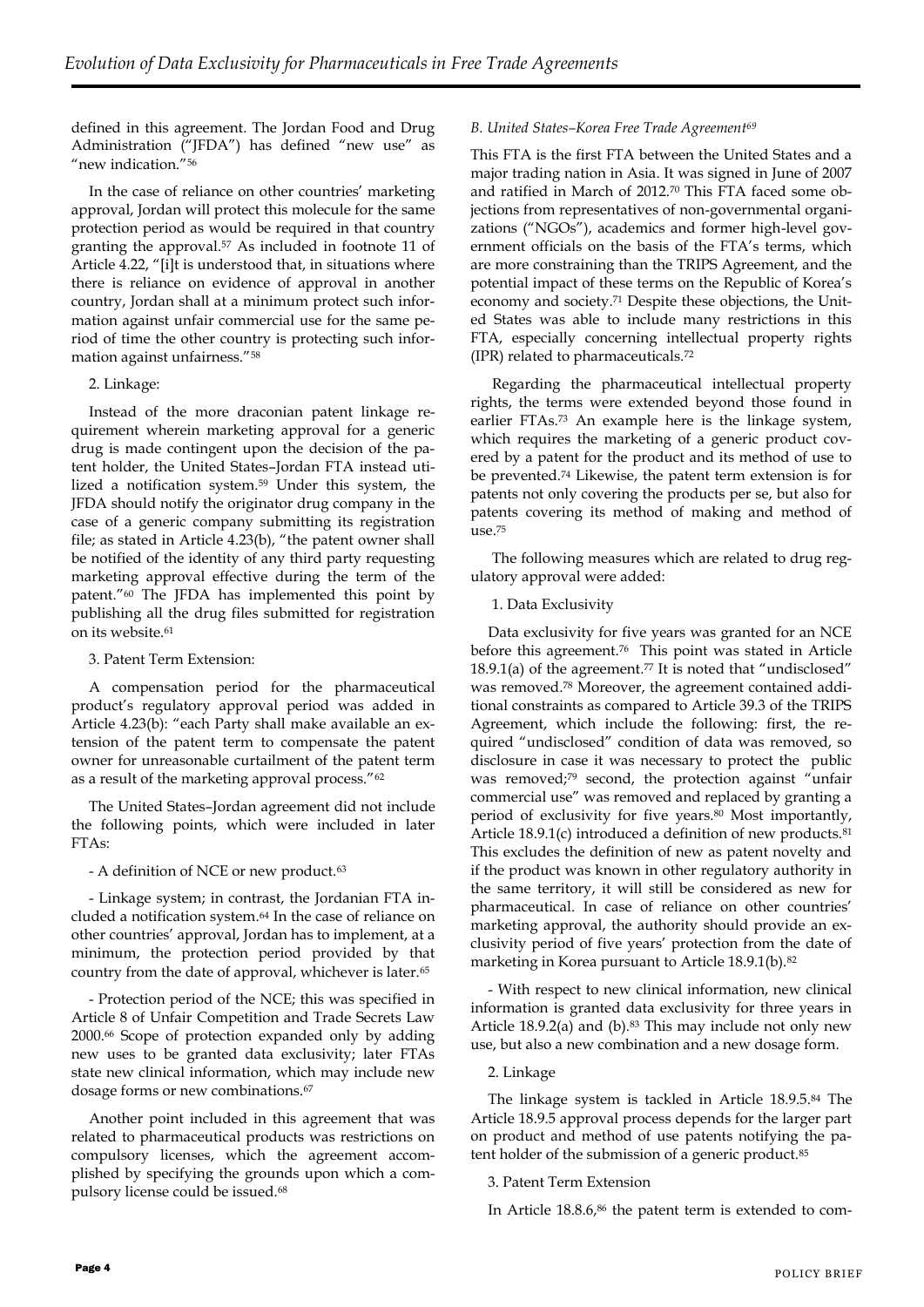pensate for the regulatory delay in the marketing approval procedures; the extension of the patent is not only for the product patent, but also for method of making and method of use.<sup>87</sup>

Finally, the United States–Korea FTA differs from earlier FTAs in several aspects: first, the agreement does not contain any condition relating to "unfair commercial use" and the five-year exclusivity period must be granted without a reason;88 second, the definition of new product is specific to the pharmaceutical regulatory authority in Korea, even if the issue could fall under the jurisdiction of another agency;<sup>89</sup> finally, patent extension in case of marketing approval procedure delays covers not only the product patent, but also the method of making and method of use patents.<sup>90</sup>

## **V. Conclusion**

Unlike the WTO rules, TRIPS-plus provisions in FTAs introduce higher intellectual property protection, in which the government should provide an exclusivity period for the test data done by the originator company, on the grounds of an incentive rationale and considerations of fairness. This new protection regime is known as data exclusivity.

The negative impact of the data exclusivity approach in developing countries means that the entry of cheap generic product is delayed, even under compulsory license, which will affect access to affordable medicines. Countries that have already signed the FTA can mitigate its effects on public health by limiting the scope of and providing exceptions to data exclusivity in national legislation. There are various remedies that may work to decrease the harmful effects of data exclusivity. Such corrective measures include waiving dataexclusivity protection in cases of compulsory licensing, limiting data exclusivity for NCEs, limiting data exclusivity for unpublished data, establishing a compulsory licensing system for registration data, and shortening the term of data exclusivity.

Other developing countries should not enter into a bilateral agreements before taking into consideration their potential effects on public health and, further, should take the opportunity learn from other countries' experiences. Additionally, developing countries should use all the flexibilities found in the TRIPS Agreement to ensure access to medicine in their countries and in other developing countries.

#### **Endnotes:**

<sup>1</sup>Carlos M. Correa, *Protecting Test Data for Pharmaceutical and Geochemical Products Under Free Trade Agreements* 5–6, ICTSD-UNCTAD Dialogue on Moving the Pro-development IP Agenda Forward: Preserving Public Goods in Health, Education and Learning (Nov. 29–Dec. 3, 2004), http:// www.ictsd.org/sites/default/files/event/2008/12/ report31.pdf [hereinafter Correa, *Protecting Test Data*]; Agreement on Trade-Related Aspects of Intellectual Property Rights, Apr. 15, 1994, Marrakesh Agreement Establishing the World Trade Organization, Annex 1C, LEGAL INSTRUMENTS— RESULTS OF THE URUGUAY ROUND, 1869 U.N.T.S. 299, 33 I.L.M. 1125, 1197 [hereinafter TRIPS Agreement].

<sup>2</sup>Correa, *Protecting Test Data, supra* note 1, at 5–6.

<sup>3</sup>*Id.* at 8.

- <sup>4</sup>*Id.* at 5 n. 15.
- <sup>5</sup>*Id.* at 5.
- <sup>6</sup>*Id.* at 6–7.
- <sup>7</sup>*Id.* at 6.

<sup>8</sup> Ruth Lopert and Deborah Gleeson, *The High Price of Free Trade: U.S. Trade Agreements and Access to Medicines*, 41 J. L. MED. & ETHICS, 199, 201 (2013) [hereinafter Lopert & Gleeson].

<sup>9</sup>The United States currently has FTAs in place with twenty countries. *See* U.S. Trade Representative, *Free Trade Agreements*, USTR.GOV, https://ustr.gov/trade-agreements/free-tradeagreements (last visited Aug. 5, 2014) (providing background information and final text for each of the twenty FTAs).

<sup>10</sup>Mohammed El Said, *The Morning After: TRIPS-Plus, FTAs and Wikileaks—Fresh Insights on the Implementation and Enforcement of IP Protection in Developing Countries*, 28 AM. U. INT'L REV. 71, 84 (2012) [hereinafter El Said].

<sup>11</sup>*Id.*

<sup>12</sup>Brook K. Baker, Overview of Data Protection, Data Exclusivity and Patent/Registration Linkage, Presentation at Health GAP, Northeastern University School of Law, Program on Human Rights and the Global Economy (Sept. 2, 2010), http:// ipatm.ukzn.ac.za/Libraries/Notes\_and\_Slides/ ukzn\_data\_exclusivity\_linkage\_2010.sflb.

<sup>13</sup>This paper was written before the final approval of the United States-Mexico-Canada Agreement (USMCA) which also contains provisions on data exclusivity. See in this regard, Maria Fabiana Jorge, "The US-Mexico-Canada Agreement: Putting Profits Before Patients", South Centre Policy Brief 61 (May 2019) available at<https://www.southcentre.int/policy-brief-61-may-2019/> .

<sup>14</sup>El Said, *supra* note 10, at 76.

<sup>15</sup>United States–Korea Free Trade Agreement, art. 18, U.S.– Korea, Jun. 30, 2007, 46 I.L.M. 642 (2007), https://ustr.gov/sites/ default/files/uploads/agreements/fta/korus/ asset\_upload\_file273\_12717.pdf [hereinafter U.S.–S.Kor. FTA]; *see also* Carolyn B. Gleason, David J. Levine, Raymond Paretzky, *Landmark U.S.–Korea Free Trade Agreement Enters Into Force*, NAT'L L. REV. (March 19, 2012).

16 Yong-Shik Lee et al., *The United States–Korea Free Trade Agreement: Path to Common Economic Prosperity or False Promise?* 6 E. ASIA L. REV 111, 113 (2011) [hereinafter Lee et al.].

<sup>17</sup>Correa, *supra* note 1, at 8.

18 Daniel Acquah, *Extending the Limits of Protection of Pharmaceutical Patents and Data Outside the EU—Is There a Need to Rebalance?* 45 INT'L REV. INTELL. PROP. & COMP. L. 256, 257 (2014).

<sup>19</sup>*Id.* at 8, 261 (discussing the Hatch-Waxman Act's three-year data exclusivity provisions).

<sup>20</sup>Correa*, supra* note 1, at 8.

<sup>21</sup>*Id.*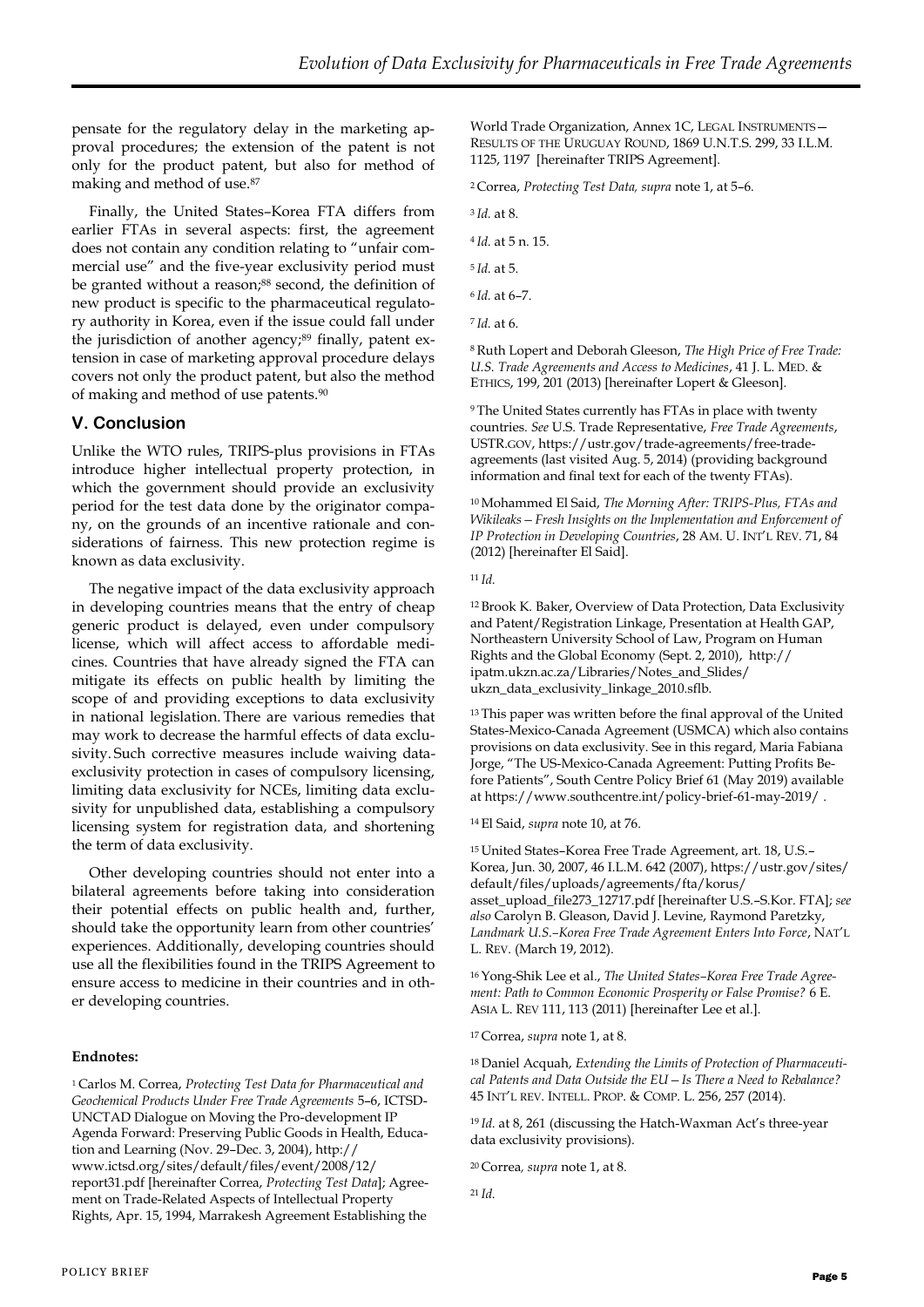#### <sup>22</sup>*Id.*

<sup>23</sup>Lopert & Gleeson, *supra* note 8, at 201.

<sup>24</sup>Correa, *supra* note 1, at 5 n. 15.

<sup>25</sup>U.S.–S. Kor. FTA, *supra* note 15.

<sup>26</sup>Acquah, *supra* note 18*,* at 259.

<sup>27</sup>*Id.*

<sup>28</sup>Karin L. Ferriter, Linkages Between Generic Approval and the Patent System in the United States (Nov. 6, 2007), [http://](http://www.wipo.int/export/sites/www/meetings/en/2007/lifesciences/sym_regulation/lss3_ge_07_ferriter.pdf) [www.wipo.int/export/sites/www/meetings/en/2007/](http://www.wipo.int/export/sites/www/meetings/en/2007/lifesciences/sym_regulation/lss3_ge_07_ferriter.pdf) [lifesciences/sym\\_regulation/lss3\\_ge\\_07\\_ferriter.pdf.](http://www.wipo.int/export/sites/www/meetings/en/2007/lifesciences/sym_regulation/lss3_ge_07_ferriter.pdf)

<sup>29</sup>*Id.*

<sup>30</sup>*Id.* at 35, 44–47.

<sup>31</sup>*Id.* at 49–50.

<sup>32</sup>*Id.*

<sup>33</sup>*Id.* at 51.

<sup>34</sup>*Id.,*

<sup>35</sup>*Id.* at 54.

<sup>36</sup>*Id.* at 52.

<sup>37</sup>*Id.* at 54.

<sup>38</sup>*Id.* at 53.

<sup>39</sup>Baker, *supra* note 12, at 12.

<sup>40</sup>*See* Ellen 't Hoen, *TRIPS, Pharmaceutical Patents, and Access to Essential Medicines: A Long Way from Seattle to Doha*, 3 CHI. J. INT'L L. 27, 42–43 (2003) (noting that developing countries are under pressure from industrialized countries and the pharmaceutical industry to implement patent legislation that goes beyond the obligations of TRIPS and fails to take into account the health needs of the population).

<sup>41</sup>Baker, *supra* note 12, at 12.

<sup>42</sup>Ferriter, *supra* note 28, at 52–53.

<sup>43</sup>Burcu Kilic, *Defending the Spirit of the DOHA Declaration in Free Trade Agreements: Trans-Pacific Partnership and Access to Affordable Medicines*, 12 LOY. U. CHI. INT'L L. REV. 23, 52–54 (2014) (highlighting the United States' proposal that would require countries to agree to patent linkage when entering into FTAs, and specifically analyzing the differences between the US–Australia FTA and the US–Chile FTA).

44 *Compare* Rohit Malpani, *All Costs, No Benefits: How TRIPs-Plus Intellectual Property Rules in the US–Jordan FTA Affect Access to Medicines*, 102 OXFAM BRIEFING PAPER 5, 31 (2007), https://www.oxfam.org/sites/www.oxfam.org/files/all% 20costs,%20no%20benefits.pdf, [hereinafter Malpani], *with*  Thomas A. Faunce and Joel Lexchin, *'Linkage' Pharmaceutical Evergreening in Canada and Australia,* 4 AUSTRALIA AND NEW ZEALAND HEALTH POL. 6 (2007) (noting that in the Korean FTA for the notification process to commence the patent holder must first notify the safety and efficacy regulator).

<sup>45</sup>U.S.–S. Kor. FTA, *supra* note 15.

<sup>46</sup>*Id.*

<sup>47</sup>Agreement Between the United States of America and the Hashemite Kingdom of Jordan on the Establishment of a Free Trade Area, U.S.–Jordan, Oct. 24, 2000, 41 I.L.M. 63 (2002)

[hereinafter U.S.–Jordan FTA], https://ustr.gov/tradeagreements/free-trade-agreements/jordan-fta/final-text.

<sup>48</sup>El Said, *supra* note 10, at 76.

<sup>49</sup>*Id.* at 89.

<sup>50</sup>*Id.* at 84.

<sup>51</sup>*Id.* at 95.

<sup>52</sup>*Id.* at 86.

<sup>53</sup>Malpani, *supra* note 44, at 7.

<sup>54</sup>TRIPS Agreement, *supra* note 1, at art. 39.3.

<sup>55</sup>U.S.–Jordan FTA, *supra* note 47, at art. 4.22 n. 10.

<sup>56</sup>James Love, *Implementing the Jordan FTA rules on exclusive rights in regulatory test data*, KNOWLEDGE ECOLOGY INT'L BLOG (Sept. 2, 2011 23:24 PM), https://www.keionline.org/node/1224.

<sup>57</sup>U.S.–Jordan FTA, *supra* note 47, at 7.

<sup>58</sup>*Id.* at art. 4.22 n. 11.

<sup>59</sup>*Id.* at art. 4.23(b).

<sup>60</sup>*Id.*

<sup>61</sup>The notification list is available on the JFDA's website, www.jfda.jo (last visited June 24, 2019).

<sup>62</sup>U.S.–Jordan FTA, *supra* note 47, at art. 4.23(b).

<sup>63</sup>*See, e.g.,* United States–Australia Free Trade Agreement, U.S.– Austl., May 18, 2004, 43 I.L.M. 1248 (2004), https://ustr.gov/ trade-agreements/free-trade-agreements/australian-fta/finaltext [hereinafter U.S.–Austl. FTA], at art. 17.10(1)(d).

<sup>64</sup>Malpani, *supra* note 44, at 31.

<sup>65</sup>U.S.–Austl. FTA, *supra* note 63, at art. 4.22 n. 11.

<sup>66</sup>TRADE SECRETS AND UNFAIR COMPETITION LAW NO. 15 FOR THE YEAR 2000, 4423 Official Gazette Art. 8 (Feb. 4, 2000).

<sup>67</sup>U.S.–Jordan FTA, *supra* note 47, at art. 4.22 n. 10.

<sup>68</sup>*Id.* at art. 4.22–4.23.

<sup>69</sup>U.S.–S. Kor. FTA, *supra* note 15.

<sup>70</sup>Lee et al., *supra* note 16, at 113; *see also* Lopert & Gleeson, *supra* note 8, at 203.

<sup>71</sup>Lee et al., *supra* note 16, at 114.

<sup>72</sup>*Id.* at 114–15.

<sup>73</sup>*Compare* U.S.–S. Kor. FTA, *supra* note 15, at art. 18, *and* U.S.– Jordan FTA, *supra* note 47, at art. 4; *see also* Lee et al., *supra* note 16, at 140 (noting "the level of protection demanded under the U.S.–S. Kor. FTA exceeds that of the TRIPS agreement" and described as "state of the art").

<sup>74</sup>Lopert & Gleeson, *supra* note 8, at 201.

<sup>75</sup>*Id.*

<sup>76</sup>Article 18.9.1(a) of the U.S.–S. Kor. FTA reads:

If a Party requires or permits, as a condition of granting marketing approval for a new pharmaceutical or new agricultural chemical product, the submission of information concerning safety or efficacy of the product, the origination of which involves a considerable effort, the Party shall not, without the consent of a person that previously submitted such safety or efficacy information to obtain marketing approval in the territory of the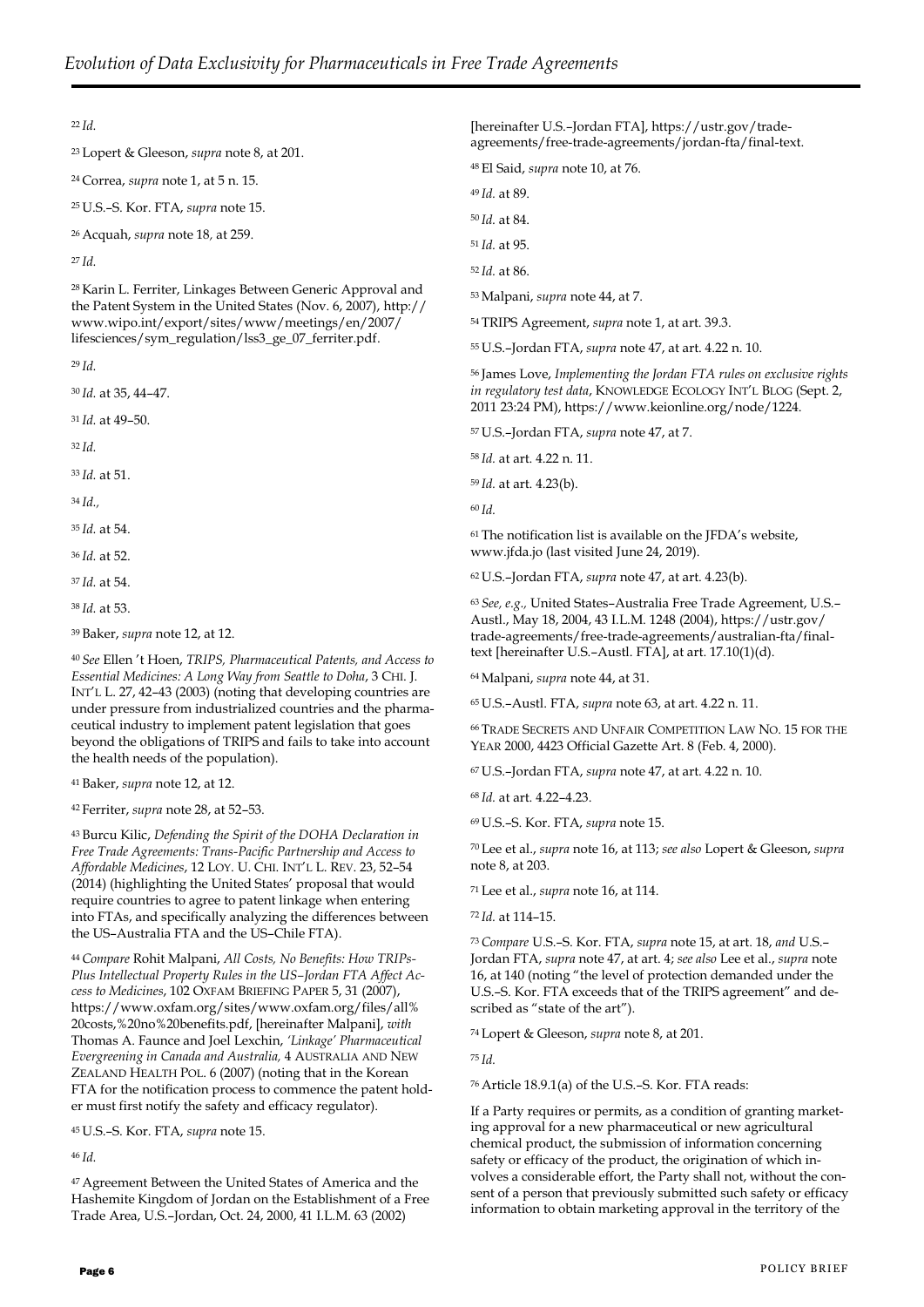Party, authorize another to market a same or a similar product based on:

(i) the safety or efficacy information submitted in support of the marketing approval; or

(ii) evidence of the marketing approval, for at least five years for pharmaceutical products and ten years for agricultural chemical products from the date of marketing approval in the territory of the Party.

U.S.–S. Kor. FTA, *supra* note 15, at art. 18.9.1(a).

<sup>77</sup>*Id.*

<sup>78</sup>*Id.*

<sup>79</sup>*Compare* TRIPS supra note 1, at art. 39.3, *with* U.S.–S. Kor. FTA, *supra* note 15.

<sup>80</sup>*Id.*

<sup>81</sup>U.S.–S. Kor. FTA, *supra* note 15, at art. 18.9.1(c) (defining a new pharmaceutical product as "one that does not contain a chemical entity that has been previously approved in the territory of the Party for use in a pharmaceutical product").

<sup>82</sup>Article 18.9.1(b) of the U.S.–S. Kor. FTA reads:

If a Party requires or permits, in connection with granting marketing approval for a new pharmaceutical or new agricultural chemical product, the submission of evidence concerning the safety or efficacy of a product that was previously approved in another territory, such as evidence of prior marketing approval in the other territory, the Party shall not, without the consent of a person that previously submitted the safety or efficacy information to obtain marketing approval in the other territory, authorize another to market a same or a similar product based on:

(i) the safety or efficacy information submitted in support of the prior marketing approval in the other territory; or

(ii) evidence of prior marketing approval in the other territory,

for at least five years for pharmaceutical products and ten years for agricultural chemical products from the date of marketing approval of the new product in the territory of the Party.

U.S.–S. Kor. FTA, *supra* note 15, at art. 18.9.1(b).

The Parties acknowledge that, as of the date of signature of this Agreement, neither Party permits a person, not having the consent of the person that previously submitted safety or efficacy information to obtain marketing approval in another territory, to market a same or similar product in the territory of the Party on the basis of such information or evidence of prior marketing approval in such other territory.

U.S.–S. Kor. FTA, *supra* note 15, at art.18.9.1(b) n. 24.

<sup>83</sup>Articles 18.9.2(a) and 18.9.2(b) of the U.S.–S. Kor. FTA read:

(a) If a Party requires or permits, as a condition of granting marketing approval for a pharmaceutical product that includes a chemical entity that has been previously approved for marketing in another pharmaceutical product, the submission of new clinical information that is essential to the approval of the pharmaceutical product containing the previously approved chemical entity, other than information related to bioequivalency, the Party shall not, without the consent of a person that previously submitted such new clinical information to obtain marketing approval in the territory of the

Party, authorize another to market a same or a similar product based on:

(i) the new clinical information submitted in support of the marketing approval; or

(ii) evidence of the marketing approval based on the new clinical information,

for at least three years from the date of the Party.

(b) If a Party requires or permits, in connection with granting marketing approval for a pharmaceutical product of the type specified in subparagraph (a), the submission of evidence concerning new clinical information for a product that was previously approved based on that new clinical information in another territory, other than evidence of information related to bioequivalency, such as evidence of prior marketing approval based on the new clinical information, the Party shall not, without the consent of the person that previously submitted such new clinical information to obtain marketing approval in the other territory, authorize another to market a same or a similar product based on:

(i) The new clinical information submitted in support of the prior marketing approval in the other territory; or

(ii) Evidence of prior marketing approval based on the new clinical information in the other territory, for at least three years from the date of marketing approval based on the new clinical information in the territory of the Party.

Data exclusivity protection continues even if the patent protection period terminates earlier than the data exclusivity period. Article 18.9.4 states, "[s]ubject to paragraph 3, when a product is subject to a system of marketing approval in the territory of a Party in accordance with paragraph 1 or 2 and is also covered by a patent in that territory, the Party may not alter the term of protection that it provides in accordance with those paragraphs in the event that the patent protection terminates on a date earlier than the end of the term of protection specified in those paragraphs.

U.S.–S. Kor. FTA, *supra* note 15, at art.18.9.2(a)-(b), 18.9.4.

<sup>84</sup>Article 18.9.5 of the U.S.–S. Kor. FTA reads:

Where a Party permits, as a condition of approving the marketing of a pharmaceutical product, persons, other than the person originally submitting safety or efficacy information, to rely on that information or on evidence of safety or efficacy information of a product that was previously approved, such as evidence of prior marketing approval in the territory of the Party or in another territory, that Party shall:

(a) Provide that the patent owner shall be notified of the identity of any such other person that requests marketing approval to enter the market during the term of a patent notified to the approving authority as covering that product or its approved method of use; and

(b) Implement measures in its marketing approval process to prevent such other persons from marketing a product without the consent or acquiescence of the patent owner during the term of a patent notified to the approving authority as covering that product or its approved method of use.

U.S.–S. Kor. FTA, *supra* note 15, at art.18.9.5.

<sup>85</sup>*Id.*

<sup>86</sup>Article 18.8.6(b) of the U.S.–S. Kor. FTA reads:

With respect to patents covering a new pharmaceutical product